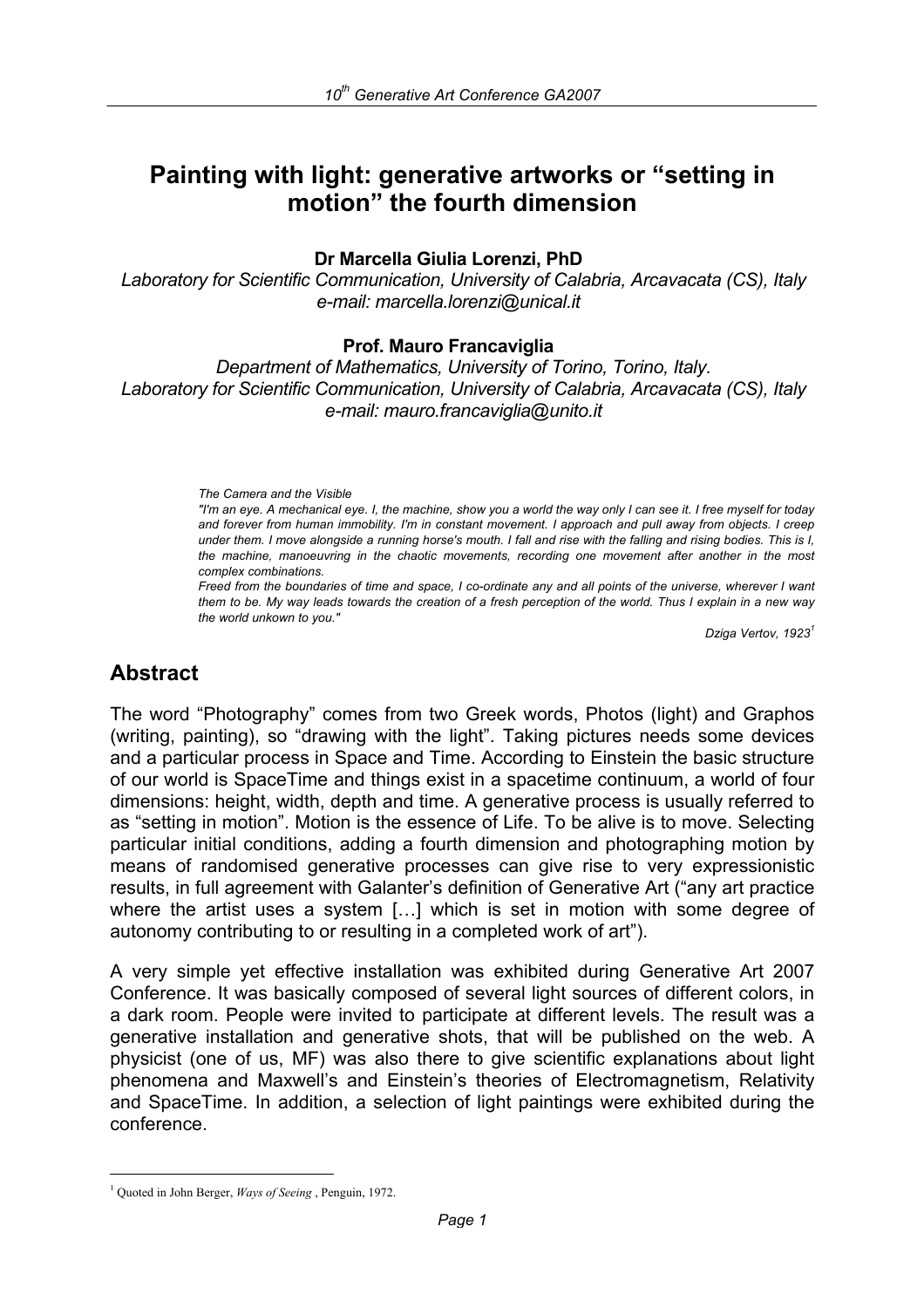### **0. Introduction**

Starting from the laws of Visual Perception, from the anathomy and physiology of the eye to the cerebral cortex and the elementary laws of Optics, several devices using these properties have been built. Already known at the time of Aristotle, the "Camera Oscura" is an optical instrument the principles of which are at the base of Photography and Cinematography. Optics is that part of Physics that studies light, describing its phenomena of emission, propagation and absorbtion. Light is thus a physical phenomenon of electromagnetic nature; emitted by some sources (for example, the Sun, fire, lamps, etc.) it propagates into transparent media and is reflected, diffused or absorbed by matter, following Maxwell's physical laws, which, in particular, predict a transport of "electromagnetic energy" through "waves". The spectrum of irradiating energy goes from the gigantic radio waves, the lenght of which is million of chilometres, to the tiny gamma rays, millions of times smaller of an atomic nucleus. This electromagnetic spectrum is usually divided into families, that overlap at the extremes, called microwaves, ultraviolet, infrared, etc. This subdivision is basically due to teaching reasons and it is important to consider the unifying nature of radiating energy.<sup>2</sup> In the Physics of XX Century there is also, besides the wavelike nature, also a corpuscolar aspect, the so-called "wave-particle duality". Human retina is sensibile to electromagnetic waves with frequency in the range nr  $\approx$ 

4x 1014 Hz and nv  $\approx$  8 x 1014 Hz (corresponding to wavelengths between Ir = 780 nm and Iv = 380 nm) $3$ : the term "light" is usually referred to electromagnetic wavefrequencies within these intervals. Thus *visibile* light is a very small region of the electromagnetic spectrum (see Figure 1). A light wave, irradiating into space at the constant velocity of about 300.000 kilometers per second, can therefore "energetically" interact with a detector, that could be a film, a retina or a photoelectric device. $4$ 

<sup>&</sup>lt;sup>2</sup> Eugene Hecht, *Ottica*, Milano, ETAS libri, 1993, (Collana Schaum, Teoria e Problemi; 34), p. 27 and following.  $3 \text{ Tb}$ 

<sup>&</sup>lt;sup>3</sup> The nanometer - unit adopted by CIE – is a submultiple of the meter: one billion of nanometers (nm) equal one meter: 1 nm = 10 m-9 measures the standard wavelenghts in vacuum.

 $4$  Eugene Hecht, *op. cit.*, p. 24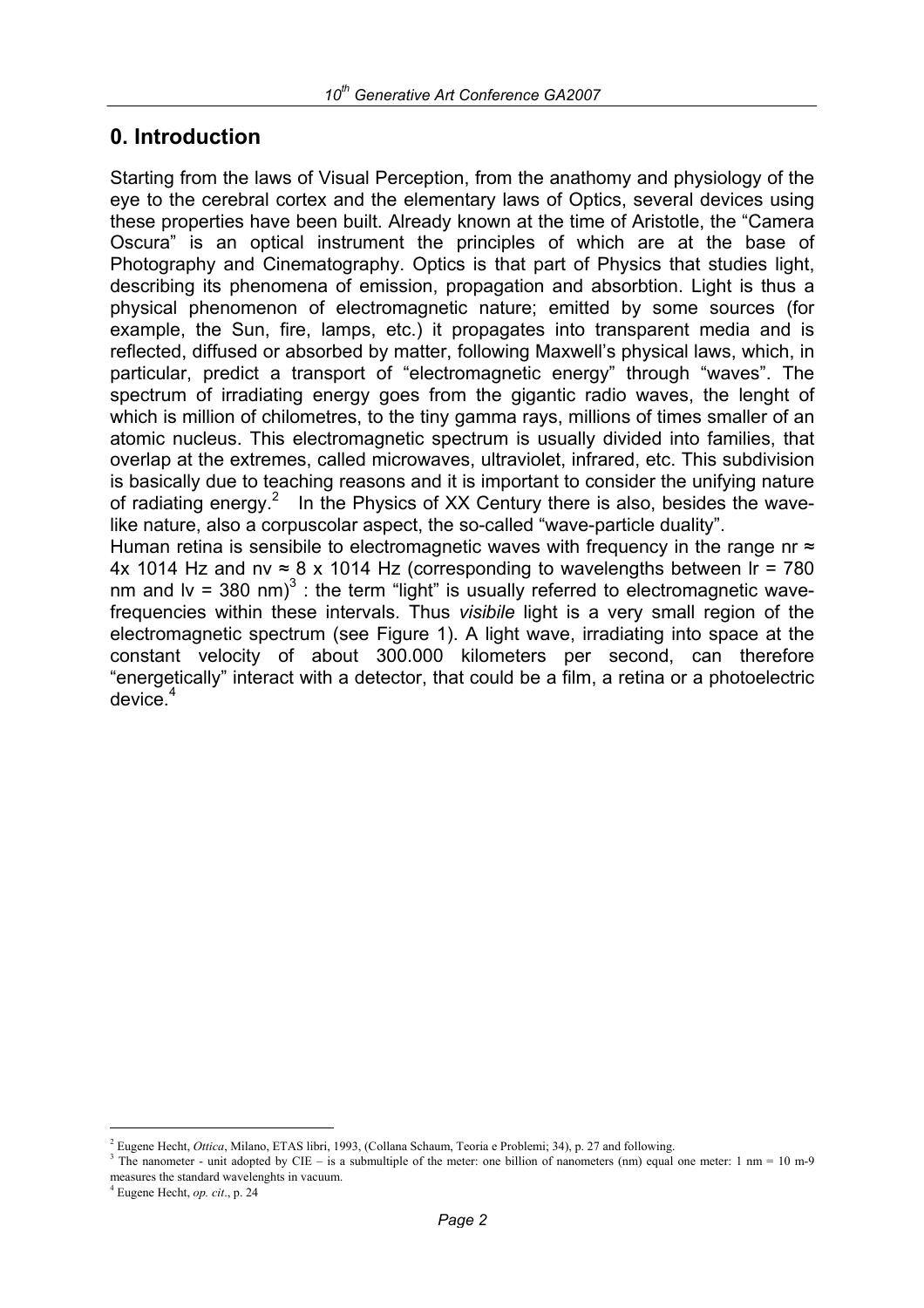

**Figure 1: Electromagnetic Spectrum and visible light.** 

From its inception, Photography had an identity crisis: the chemical registration of light as an optical phenomenon was simultaneously invented by an artist and by a scientist.<sup>5</sup>

The invention of chronophotograhy – from the Greek "*writing, painting of time*" will lead to the rise of Cinematography – from the Greek "*writing of movement*". The animation techniques, that consent to produce the illusion of movement in inanimated objects, have preceded the cinematographic shots on film. Muybridge's work in fast motion photography led to major developments in still photography and painting plus the invention of motion pictures, directly affecting Marcel Duchamp and others at the turn of the XX Century. His images of people and animals in motion forever changed the way these figures were viewed.

> *"I often think the night is more alive and more richly coloured than the day." Vincent van Gogh to his brother Theo Letter 533, Arles, 8 September 1888*

## **1. Photography: it's all about light**

i

Many people do not realize and even experienced photographers can forget, that Photography is all about light. The word "Photography" comes from two Greek words, *Photos* (light) and *Graphos* (writing, painting), so "*drawing with the light*". Photography is not about objects or people or scenery, rather it is about how the light reveals those things. The action of light on a light-sensitive material (film or electronic devices) creates the image. An object can be lighted so that it almost disappears or so that it is virtually three dimensional.

<sup>5</sup> David Travis, *At the Edge of the Light: Thoughts on Photography and Photographers, on Talent and Genius*. David R Godine, Boston, 2003, p. 51.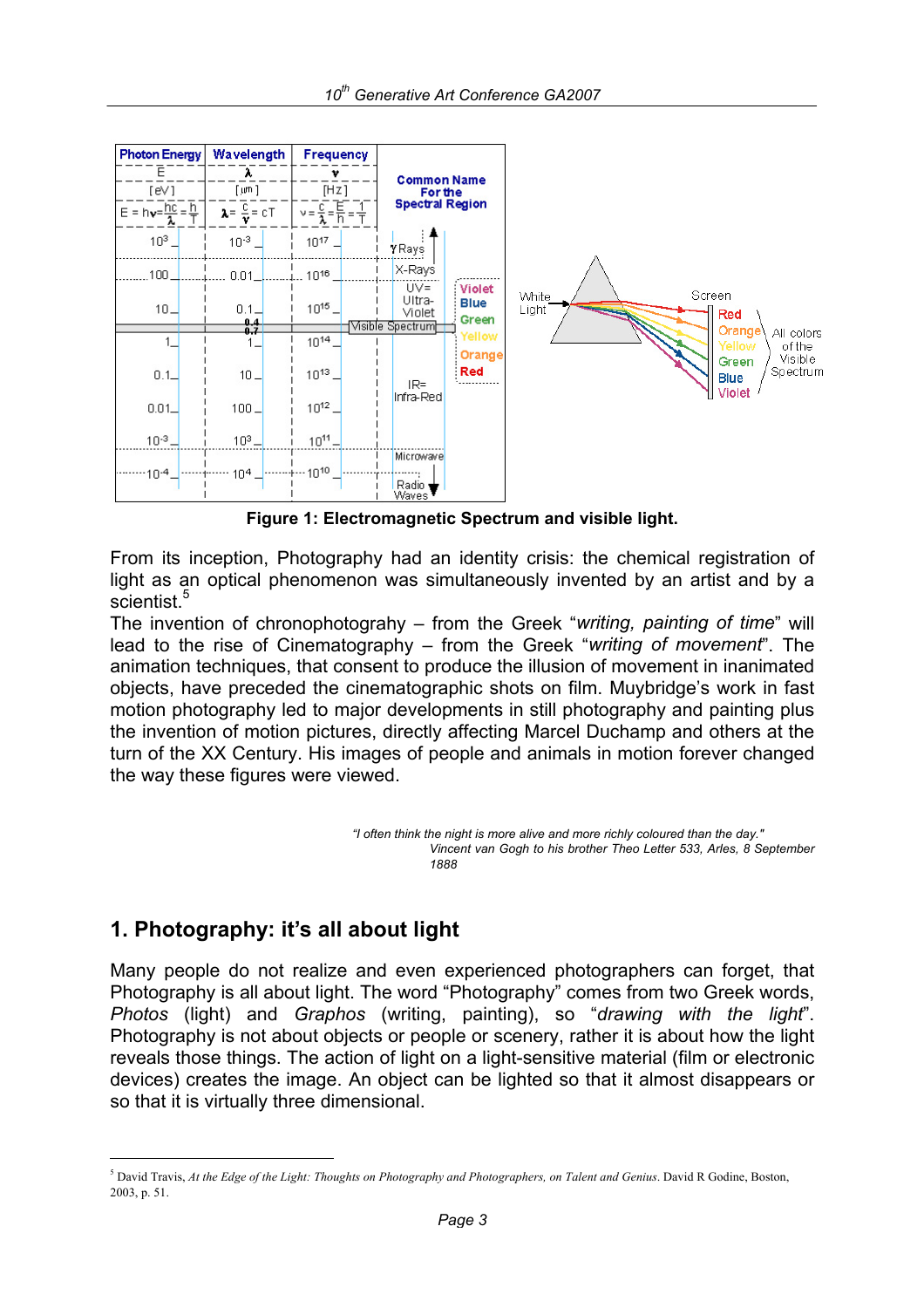The acceptance of Photography as an art was hotly debated during the the Nineteenth Century. The Photography we have seen for the last 160 years has been created within a very narrow spectrum of the range of imagery that a camera could create. The sharp picture capability of Photography is both so powerful and useful that it has been easy to ignore the other possibilities. In general photographers have concentrated on perfectly exposed, fast shutter, well focused pictures of people and scenes in the real world. There certainly are exceptions such as the work of Man Ray, but in general a convincing illusion of the real world has been Photography's qoal.<sup>6</sup>

As early as 1859, Alphonse de Lamartine wrote defensively: *"Photography is an art. Photography is more than an art. It is a solar phenomenon, where the artist collaborates with the Sun."* Almost a century later, in *Vision and Motion,* Moholy Nagy wrote *"It is unprecedented that such a 'mechanical' thing as a photography – regarded so comptemptuously in the creative sense – should have acquired in barely a century of evolution the power to become one the primary visual forces in our life."* Paradoxically, it was greatly helped by painters such as Degas, Vulliard, Man Ray and Moholy Nagy, and writers like the zealos Zola, who purchased a dozen cameras and took thousands of photographs which he developed in the three labs he had built.<sup>7</sup>

Color photography is a relatively recent invention, so it is not only the intensity of the light, but also the color of the light that creates the image. This complicates things: for example, a scene may include different light sources which have their own particular color (color temperatures and wave lengths) and subtleties of color that may be seen differently by the camera than by the human eye. In the middle of this Century, the single lens reflex (SLR) camera was a technical breakthrough. For the first time the photographer could see exactly what the lens saw. Digital Photography goes one step further and lets the artist see what the camera is seeing in "real time" on a LCD screen. The LCD screen is an approximation, however, it is good enough so that a photographer can learn to work with it, with no need to guess how the final image will turn out. $8$ 

There is another useful aspect of the LCD screen: it allows a photographer to review pictures that he or she just shot. This immediate feedback allows an artist to learn quickly in new situations, experimenting unusual pictures. There are many, many ways to experiment.

> *Today scientists no longer limit themselves to the three dimensions of Euclid. The painter have been led quite naturally, one might say by intuition, to preoccupy themselves with the new possibilities of spatial measurement which, in the language of modern studios, are designated by the term: the fourth dimension. Regarded from the plastic point of view, the fourth dimension appears to spring from the three known dimensions: it represents the immensity of space eternalizing itself in all directions at any given moment. It is space itself, the dimension of the infinite. Guillaume Apollinaire, from the Cubist Painters, 1913*

<sup>6</sup> Rick Doble, *Truth-to-materials in photography. Painting With Light*. 1999 http://www.rickdoble.net/

<sup>7</sup> Ida Ely Rubin, preface to *Yulla*, edited and produced by Vittorio Benedetto, Camex International, New York, 1998.

<sup>8</sup> Rick Doble, *Is digital photography the new expressive visual art?* 1999 http://www.rickdoble.net/ 9 *ibidem*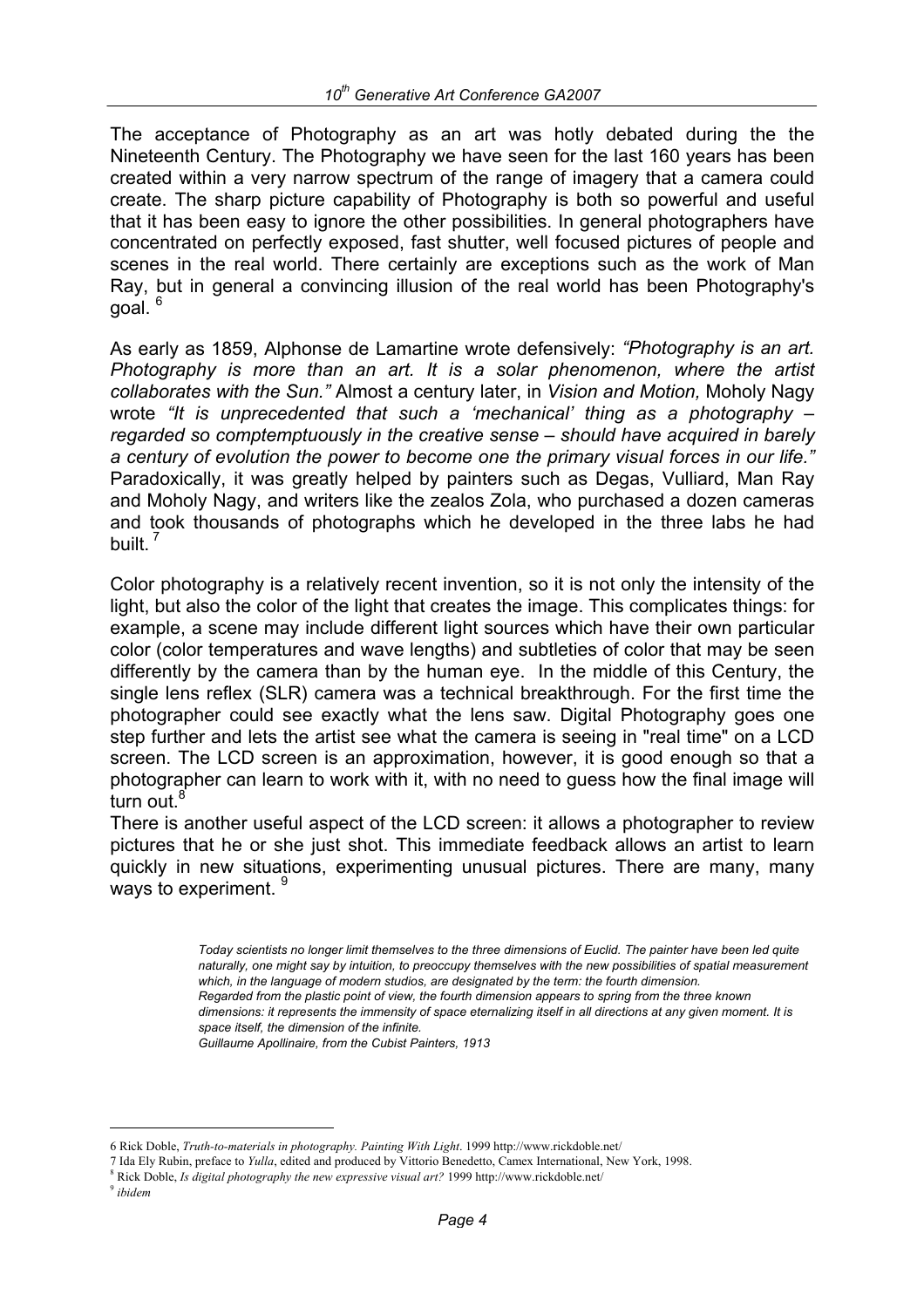### **2. Painting with light**

Therefore if in the past "still Photography" couldn't get no respect - "color Photography" in particular, being thought of as a mechanical process having any potential for an artistic vision, rarely considered as a valid art form - now with Digital Photography, those with artistic ideas can realize their imagery in strikingly individual and unique ways. A full understanding of light and color means that, in the hands of a master, modern Photography is a rich, complicated, sophisticated and expressive art form. Already in the Nineties, in his essay "*Is digital photography the new expressive visual art?*" Rick Doble affirmed: *"Digital photography could be a major art form in the next century. It may be the culmination of the development of photography. Digital cameras may give us the power to set photography loose."* 10 Can an art form, which has been committed to creating high resolution images of the real world, find happiness as a contemporary art form that includes things that photography has been avoiding up to now, such as blurriness, overexposure, underexposure, camera movement, subject movement, graininess and long exposures in which the unexpected happens? *"In a sense we (photographers) will have to learn how to be 'bad' photographers, to deliberately go after blurred, unsharp, oddly exposed images - in other words to do all those things we have learned to avoid."*11 These images are, at best, very difficult with traditional film. The immediate feedback of the digital camera, however, means that we can try a lot of different things and quickly see the results without spending a fortune.

For a variety of reasons the real time LCD screen lets a photographer "paint with light" - light that is in the real world – by simply using the traditional photographic controls of adjusting brightness, contrast, color balance and range. While some of these effects could be approximated with the aid of a computer, images created in the real world have a vitality to them that a computer manipulated image cannot approach. It is the difference between the real and the artificial. This vital instant is the "decisive moment" of snapping the shutter as stated by Henri Cartier-Bresson.

The photograph can be used to record a passage though time, a movement through a space, even an emotion characterized by the movement of the camera. The elusive change of light, the fleeting expression, the ephemeral form – all could be captured by the camera, *"an instrument for working both in time and space"* as the English painter John Piper pointed out. Indeed taking pictures needs some devices and a particular process in Space and Time.

According to Einstein the basic structure of our world is SpaceTime and things exist in a spacetime continuum, a world of four dimensions: height, width, depth and time. A generative process is usually referred to as "setting in motion". Motion is the essence of Life. To be alive is to move. It seems that both Cubism and Futurism were deeply affected by Einstein's Special Theory of Relativity, which was published in 1905. The goal of the Futurists was to include motion (and therefore Time) in a painted image, much like the cubist wanted to include multidimensions in a portrait.

"Light painting", also known as "light drawing", is a photographic technique in which exposures are made usually at night or in a darkened room by moving a light source or by moving the camera. In the former case, light can either be used to selectively illuminate parts of the subject or to "paint" a picture by shining it directly into the

i

<sup>10</sup> *ibidem*

<sup>11</sup> Rick Doble, *Truth-to-materials in photography. Painting With Light*. 1999 http://www.rickdoble.net/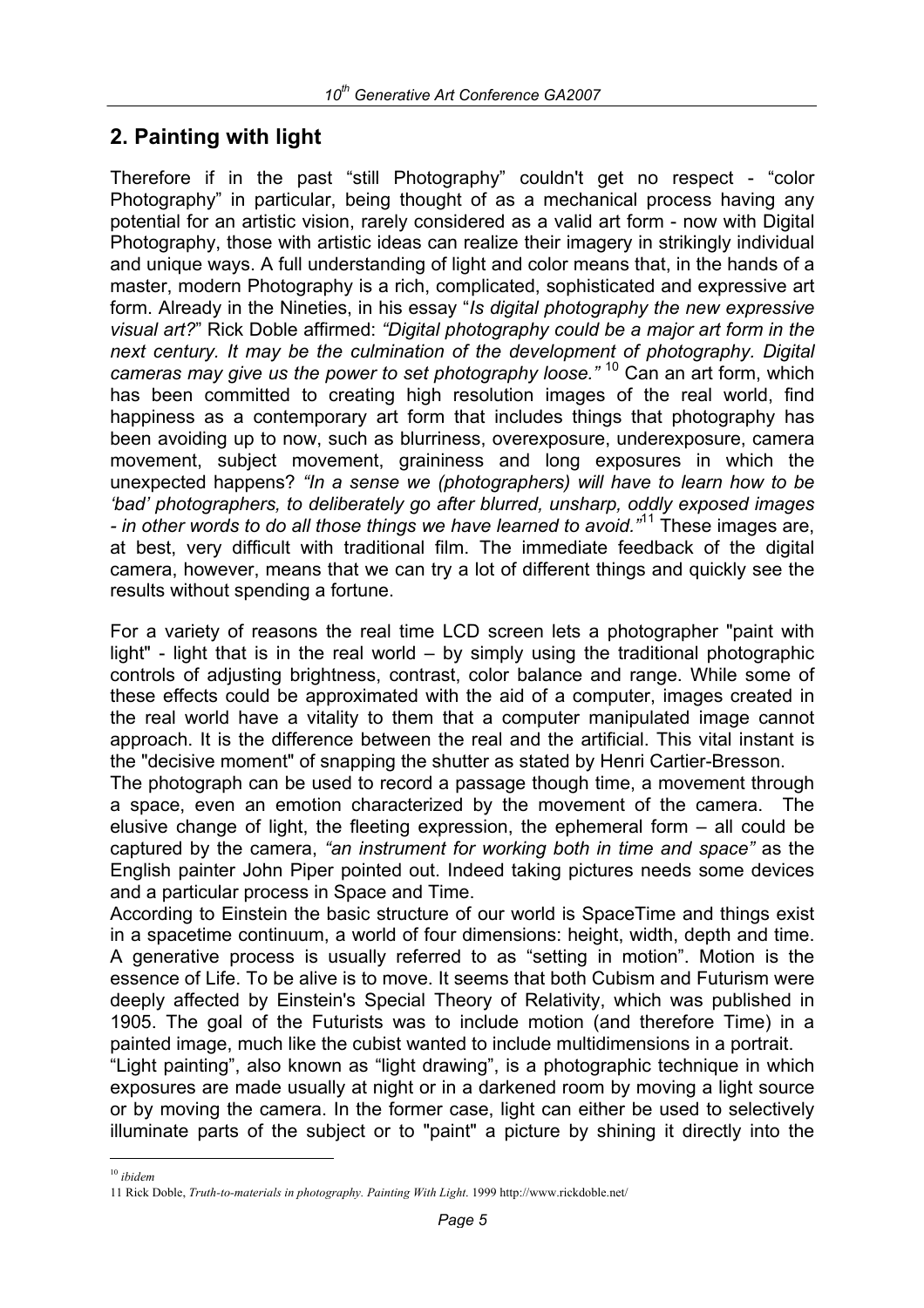camera lens. Light painting requires a sufficiently slow shutter speed, usually a second or more. Like night photography, it has grown in popularity since the advent of digital cameras because it allows photographers to see the results of their work immediately. Light painting can take on the characteristics of Tableaux Vivant or a quick pencil sketch. Flash lights or light pens can also be used to create Full Bleed images. The different colored light are used to project an image on the CCD. Light painting by moving the camera is the antithesis of traditional Photography. At night, or in a dark room, the camera can be taken off the tripod and used like a paintbrush. An example is using the night sky as the canvas, the camera as the brush and cityscapes (amongst other light sources) as the palette. Putting energy into moving the camera by stroking lights, making patterns and laying down backgrounds can create abstract artistic images. A variety of light sources can be used. Manual focus is often used since autofocus systems may not perform well in low light. In addition, photographers often use a slow film speed or low ISO setting on a digital sensor to minimize grain (or digital noise) and increase exposure tolerance. When moving the camera, longer exposures can create more intricate images.<sup>12</sup>

One of the first experimenter with light painting, in the Eighties - thus before digital cameras, is Yulla, who describes her work as follows: *"The eyes within the camera shift and capture each moment. This act of perception trasmutes and trasfigures each object perceived creating a montage of unique and pivotal images."* It is interesting to notice some kind of coincidences, that Yulla Leben's education focussed on the study of Mathematics and Physics and that, when she was sixteen, she met Einstein for the first time, being impressed by him and his suggestions.  $13$ 

> *I suppose I am interested, above all, in investigating the golden ability of the artist to achieve a metamorphosis of quite ordinary things into something wonderful and extraordinary... Eduardo Paolozzi, The Metamorphosis of Ordinary Things, 1959*

#### **3. Generative Artworks: setting in motion the fourth dimension**

So, if as said before a generative process is usually referred to as "setting in motion", definitions of Generative Art refers to *"art that has been generated, composed, or constructed in an algorithmic manner through the use of systems defined by computer software algorithms, or similar mathematical or mechanical or randomised autonomous processes"*14 or "a widely used artistic method inserting an automated system between the artist and the artistic expression". <sup>15</sup> In a well-cited text, Philip Galanter formulates the following definition: *"Generative art refers to any art practice where the artist uses a system, such as a set of natural language rules, a computer program, a machine, or other procedural invention, which is set into motion with some degree of autonomy contributing to or resulting in a completed work of art."* <sup>16</sup> Even though Generative Art is often reduced to merely a branch of software art, Galanter's definition proposes a view that does not restrict Generative Art strategies to its digital forms. There are many traditions for basing artworks on systems, procedures, and instructions in most fields of Art. John Cage, Yoko Ono and many other conceptual artists have worked with procedural and instruction-based work.

<sup>&</sup>lt;sup>12</sup> http://en.wikipedia.org/wiki/Light\_painting<br><sup>13</sup> *Yulla*, edited and produced by Vittorio Benedetto, Camex International, New York, 1998.

<sup>&</sup>lt;sup>14</sup> http://en.wikipedia.org/wiki/Generative\_art<br><sup>15</sup> June 9th 2004: Special - Generative art. http://www.artificial.dk/articles/generativespecial.htm<br><sup>16</sup> Philip Galanter, *'What is Generative Art? Complexity Theory as a*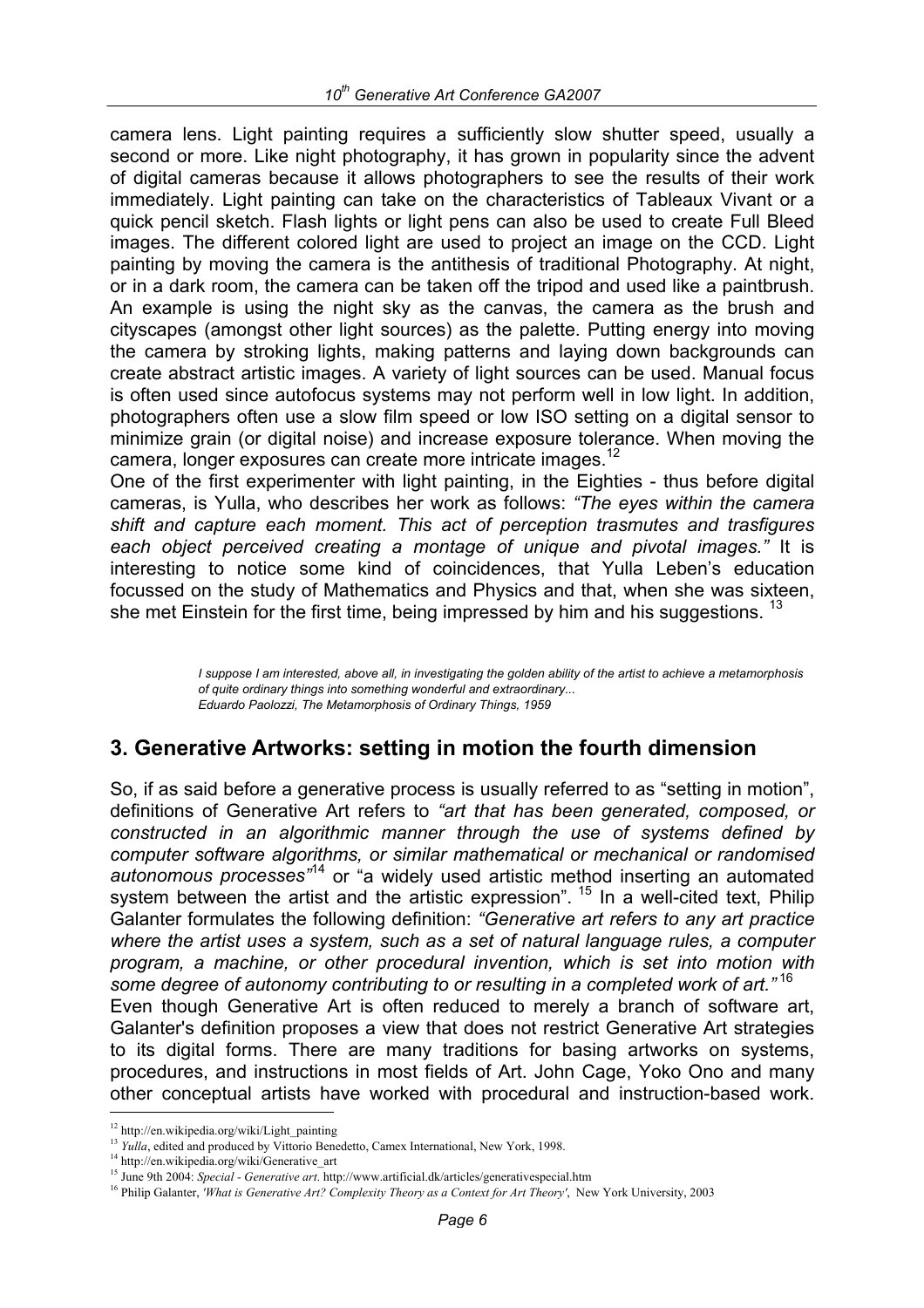The defining trait of Generative Art is rather that the artist establishes a system, which can generate a number of possible forms rather than one single finished form. The role of the artist is to construct, initiate or merely select the frame of procedures for the generation of possible expressions; the constructions of art-making systems substitute the making of static forms while in other cases the systems rely on input from human actors or information feeds.<sup>17</sup>

Selecting particular initial conditions, adding a fourth dimension and photographing motion by means of randomised generative processes can give rise to very expressionistic results, in full agreement with Galanter's definition of Generative Art.

Rick Doble, who was by himself "action painting with a camera", proposed a new term for this Photography, namely "*photo –expressionism*". Generally speaking the most interesting effects will occur at extremes, because it is at these "edges" that the normal relationship between light and film breaks down and something unusual happens.<sup>18</sup>



**Figure 2:** *Flocks* **(Eindhoven, 2004). Photo copyright Marcella Giulia Lorenzi** 

i

<sup>&</sup>lt;sup>17</sup> June 9th 2004: *Special - Generative art*. http://www.artificial.dk/articles/generativespecial.htm <sup>18</sup> Rick Doble, *A touch of the savage. Digital Photography and the Savage in Art*. http://www.rickdoble.net/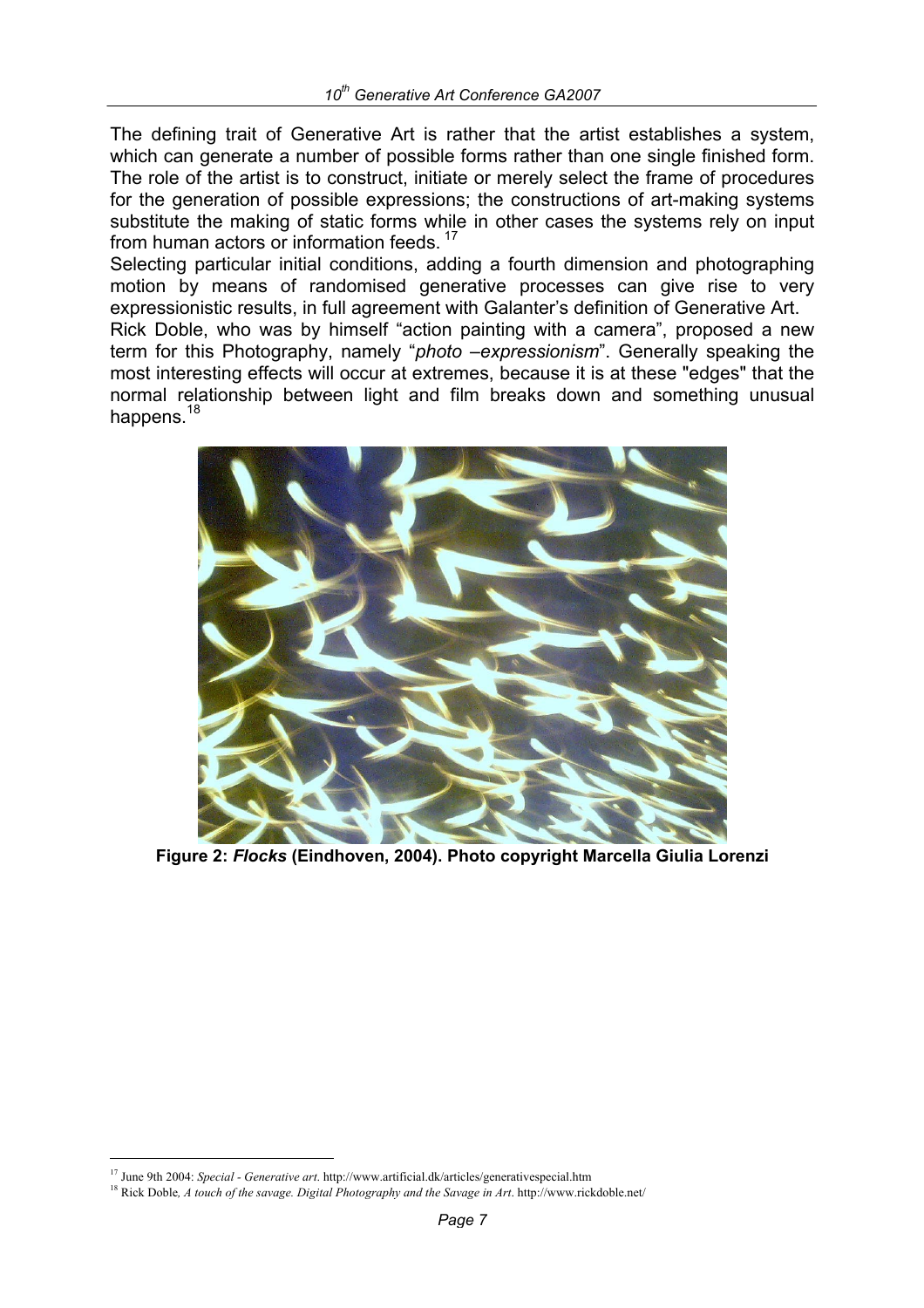

**Figure 3: Fotoesordio 2005 International Contest.** *Lux* **Photo copyright Marcella Giulia Lorenzi** 

One of us (MGL) started experimenting with "Light Painting" since 1998. The first digital photographs (see Figure 2) were taken with a Creative PcCam 600. Recent ones are taken using a Canon IXUS 750. Some of them were selected for the "Fotoesordio 2005 International Contest" and exhibited at the GNAM National Gallery and in the Aula Magna at Tor Vegata University, both in Rome (see Figure 3). All the pictures were taken at night or in twilight, hand held and involved a lot of rapid camera movement (see Figures 4-8 ). Most images were created with a low ISO setting (usually 50) adjusted to suit lighting sources and conditions. Usually she carries her own camera, looking for the appropriate lighting conditions, especially the color and intensity of the light sources: neon public display signs, normal house bulbs, stop lights several different street lamps can produce a range of colors in one scene. There are now dozens of different lamps that put out wavelengths that are quite different from daylight or even household lights or fluorescents.

The LCD screen on the back of digital cameras has a number of advantages over a traditional viewfinder much of which remains to be explored. The immediate feedback means that a photographer can experiment and learn at an unprecedented pace, then making some decisions about how realistic or abstract the imagery to be. Camera movement combined with a slow shutter speed can create fluid images full of energy. At the beginning, starting experimentation in this way she was taking some fifty images before finding one that she really liked. As she became more experienced, that ratio went down a lot. This is not unusual for any kind of photography, but in the case of abstract photography is really important.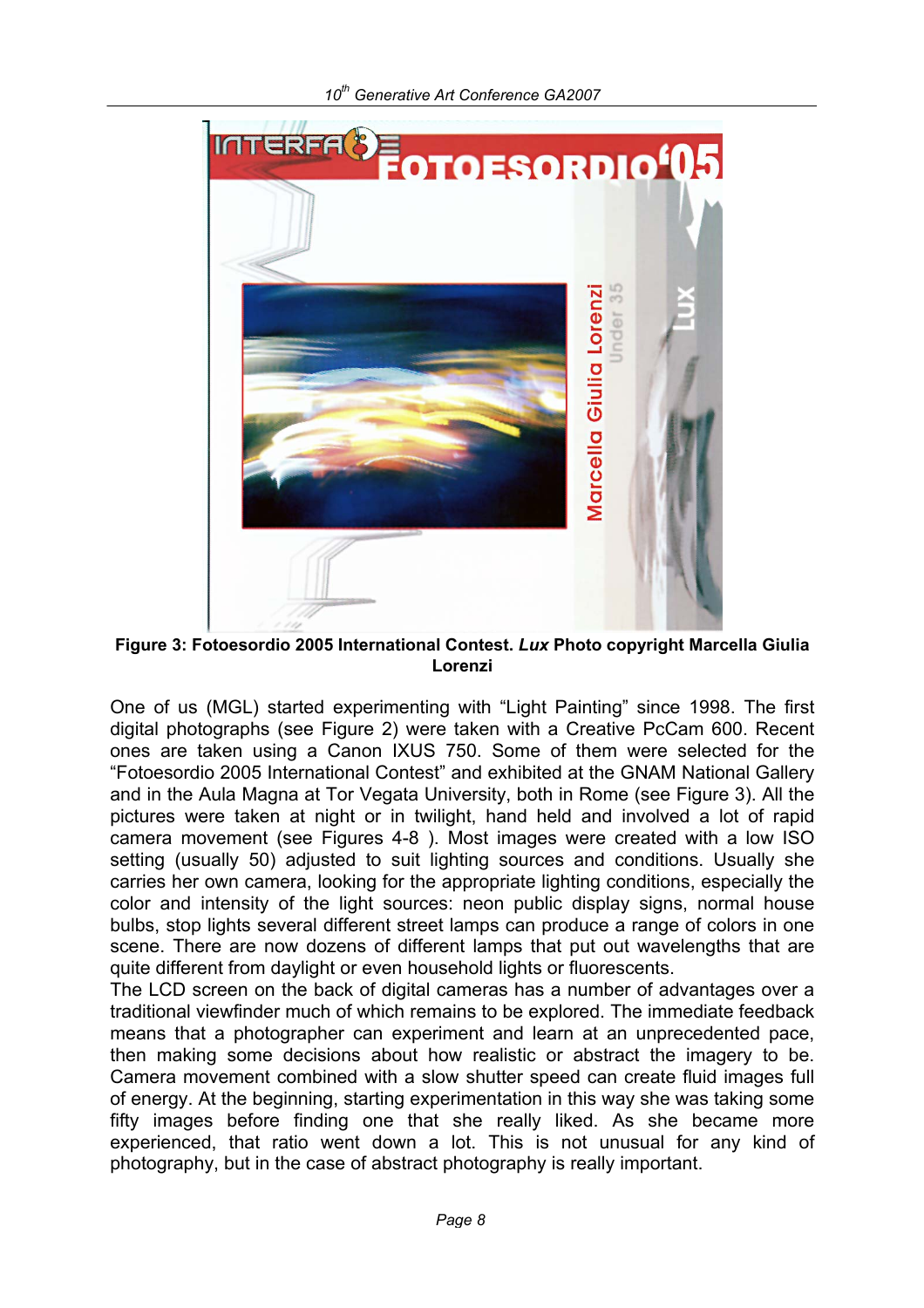

**Figure 4. This picture reminds of two flowers, both for the form and the colors. It was taken in Lorica (CS-Italy) mid-summer 2007, moving the camera during some fireworks. Photo copyright Marcella Giulia Lorenzi.** 



**Figure 5. This picture was taken in Torino (Italy), in front of the "Porta Palazzo Market", to which a lot of neon signs were added, reproducing the terms for the concept "I love difference" in different languages, for the Christmas period event "***Luminarie – Luci d'Artista***". Photo copyright Marcella Giulia Lorenzi**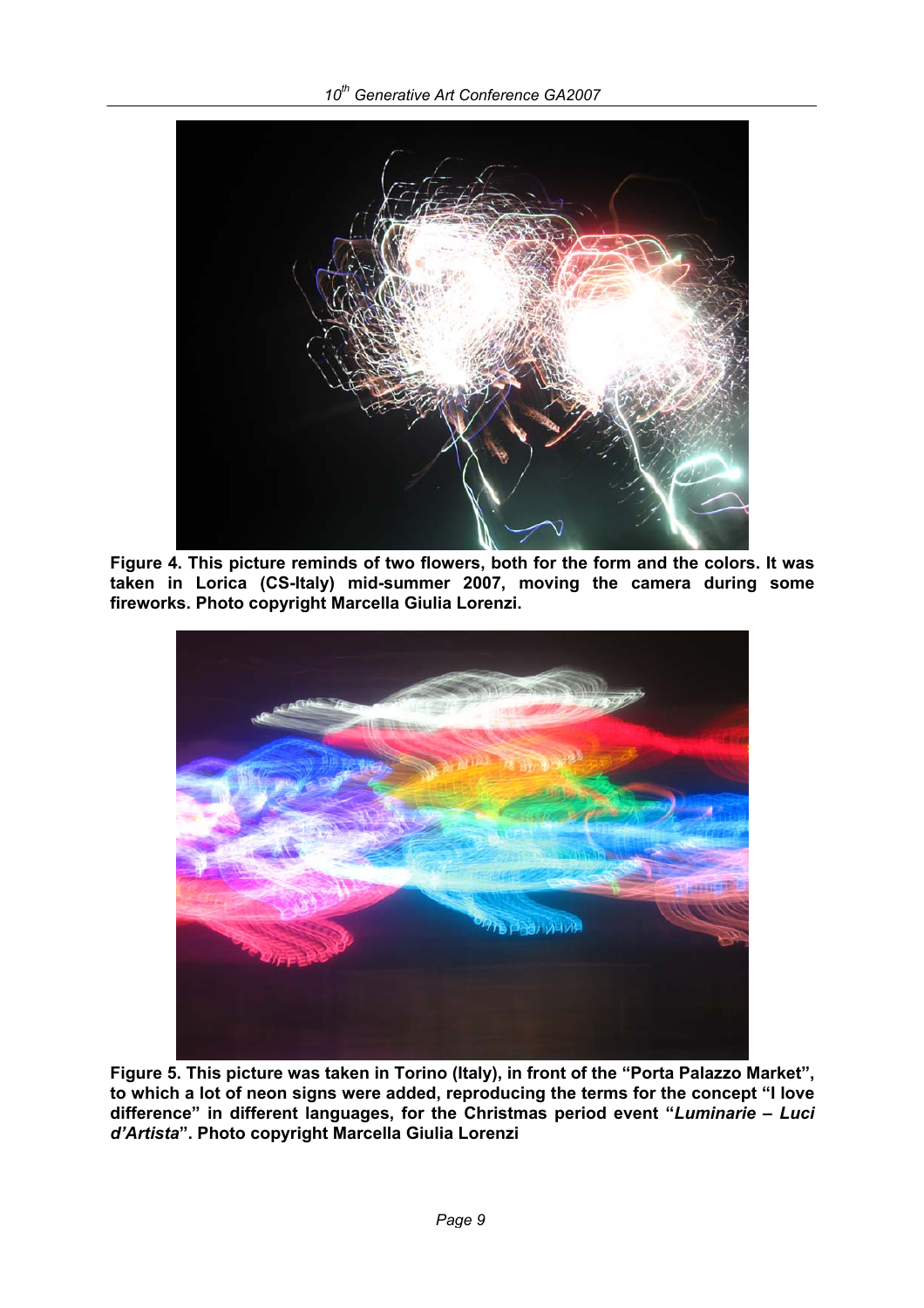A very simple yet effective installation was exhibited during Generative Art 2007 Conference. It was basically composed of several light sources of different colors, in a dark room, put in apparently random positions. Visitors were invited to choose their favorite color source and change its position, move it and so on, following simple rules. People were also invited to take shots of the installation, experimenting with different shutter speeds and camera movements. They were also free to play with the lights, moving them in the air, while other people were taking pictures. The result was a generative installation and generative shots, that will be published on the http://mars.unical.it/emc2 Website. A physicist (one of us, MF) was also there to give explanations about light phenomena and Maxwell's and Einstein's theories of Electromagnetism, Relativity and SpaceTime.

In addition, a selection of light paintings pictures were exhibited during the conference.



**Figure 6. This picture was taken in Frankfurt airport (Germany 2006), along a connection gallery, where light continuously change color: the perfect location for Painting with light! Photo copyright Marcella Giulia Lorenzi** 



**Figure 7. This picture was taken in Lisbon (Portugal 2006) from the ceiling of my hotel. Photo copyright Marcella Giulia Lorenzi**